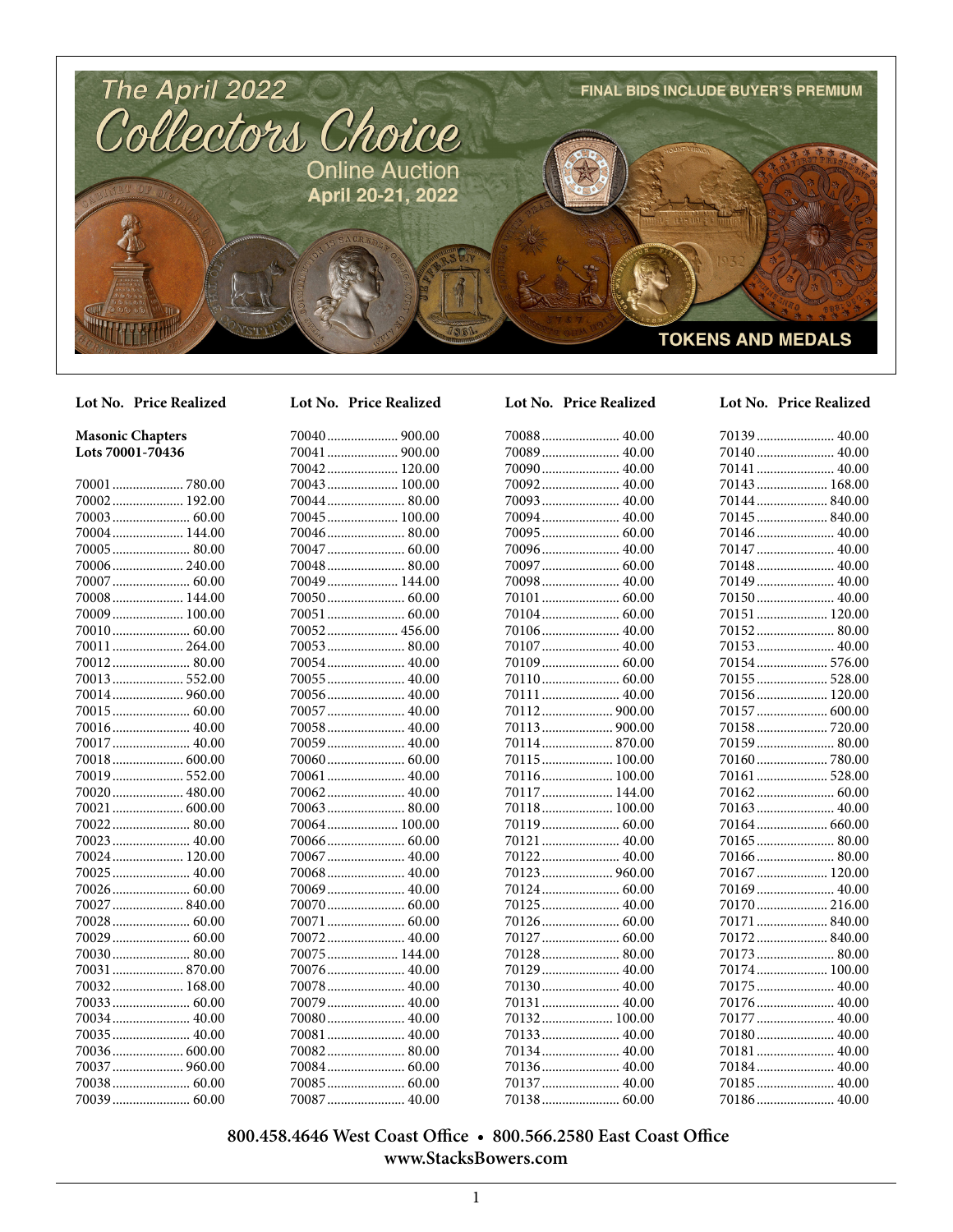# **The April 2022 Collectors Choice Online Auction – Tokens and Medals**

| Lot No. | <b>Price Realized</b>         | Lot No. | <b>Price Realized</b>         | Lot No. | <b>Price Realized</b>         | Lot No.          | <b>Price Realized</b>    | Lot No. | <b>Price Realized</b>         |
|---------|-------------------------------|---------|-------------------------------|---------|-------------------------------|------------------|--------------------------|---------|-------------------------------|
|         | 70187  960.00                 |         |                               |         |                               |                  |                          |         | 71018 192.00                  |
|         | 70188 960.00                  |         | 70258780.00                   |         | 70329  80.00                  |                  | 70395  720.00            |         | 71019 288.00                  |
|         |                               |         |                               |         |                               |                  |                          |         | 71020 192.00                  |
|         | 70191  900.00                 |         | 70260 660.00                  |         |                               |                  | 70397  144.00            |         | 71021  660.00                 |
|         | 70192 240.00                  |         | 70261  660.00                 |         | 70332 40.00                   |                  | 70398 432.00             |         | 71022 312.00                  |
|         | 70193720.00                   |         | 70263 40.00                   |         | 70333 40.00                   |                  | 70399  40.00             |         | 71023 192.00                  |
|         | 70194 40.00                   |         | 70264 40.00                   |         | 70334 80.00                   |                  | 70400  40.00             |         | 71024 144.00                  |
|         | 70195  40.00                  |         | 70265 528.00                  |         | 70335  312.00                 |                  |                          |         | 71025  40.00                  |
|         | 70196 168.00                  |         |                               |         | 70336 1,260.00                |                  |                          |         | 71026 240.00                  |
|         | 70198 40.00                   |         | 70267  480.00<br>70268 40.00  |         | 70337  264.00<br>70338 80.00  |                  | 70403  576.00            |         | 71027  144.00<br>71028 100.00 |
|         |                               |         | 70269 144.00                  |         | 70339  168.00                 |                  | 70405  192.00            |         | 71029  120.00                 |
|         |                               |         | 70270 100.00                  |         | 70340 40.00                   |                  |                          |         | 71030 192.00                  |
|         | 70201  630.00                 |         |                               |         | 70341  40.00                  |                  | 70407  144.00            |         | 71031 100.00                  |
|         | 70202 660.00                  |         | 70272 168.00                  |         | 70342 80.00                   |                  | 70408 312.00             |         | 71032 100.00                  |
|         | 70203  80.00                  |         | 70273 100.00                  |         |                               |                  |                          |         | 71033 1,440.00                |
|         | 70204 80.00                   |         | 70274 40.00                   |         |                               |                  | 70410 100.00             |         | 71034 504.00                  |
|         |                               |         | 70275 100.00                  |         | 70345  60.00                  |                  | 70411  312.00            |         | 71035 144.00                  |
|         |                               |         |                               |         | 70347  960.00                 |                  |                          |         | 71036 384.00                  |
|         |                               |         | 70280 40.00                   |         | 70348 40.00                   |                  | 70413  120.00            |         | 71037  384.00                 |
|         | 70208 40.00                   |         | 70281  40.00                  |         |                               |                  | 70414 120.00             |         | 71038 60.00                   |
|         |                               |         | 70282 40.00                   |         |                               |                  | 70415  192.00            |         | 71039  504.00                 |
|         | 70212 40.00                   |         | 70283 40.00                   |         |                               |                  |                          |         | 71040 264.00                  |
|         | 70214 1,020.00                |         |                               |         |                               |                  | 70417 100.00             |         | 71041  288.00                 |
|         | 70215  60.00                  |         | 70286 40.00                   |         |                               |                  |                          |         | 71042 144.00                  |
|         | 70216 216.00                  |         | 70287 40.00                   |         |                               |                  | 70419  960.00            |         | 71043  80.00                  |
|         | 70217  216.00<br>70218 360.00 |         | 70288 40.00<br>70289 1,320.00 |         | 70355  360.00<br>70356 80.00  |                  | 70420 1,920.00           |         | 71045  100.00                 |
|         | 70219  40.00                  |         | 70290840.00                   |         |                               |                  |                          |         | 71046 192.00                  |
|         | 70220  40.00                  |         | 70291  432.00                 |         | 70359  360.00                 |                  | 70423  456.00            |         | 71047  144.00                 |
|         | 70221  40.00                  |         |                               |         | 70360 80.00                   |                  |                          |         |                               |
|         | 70223  40.00                  |         | 70295 40.00                   |         | 70361  60.00                  |                  | 70425  456.00            |         | 71049  192.00                 |
|         | 70224  40.00                  |         | 70296 432.00                  |         |                               |                  |                          |         | 71050 144.00                  |
|         | 70225  1,020.00               |         |                               |         |                               |                  | 70427  168.00            |         | 71051  120.00                 |
|         |                               |         | 70298 40.00                   |         |                               |                  | 70428 144.00             |         | 71052 144.00                  |
|         | 70227  60.00                  |         |                               |         |                               |                  | 70429  840.00            |         |                               |
|         | 70229  360.00                 |         | 70300 40.00                   |         |                               |                  | 70430 144.00             |         |                               |
|         | 70230 40.00                   |         | 70301 40.00                   |         |                               |                  | 70431  100.00            |         | 71055 240.00                  |
|         | 70231  40.00                  |         | 70302 1,020.00                |         |                               |                  |                          |         | 71056 312.00                  |
|         | 70232 100.00                  |         | 70303720.00                   |         | 70369  80.00                  |                  | 70433 120.00             |         | 71057  264.00                 |
|         | 70233  60.00                  |         | 70304 240.00                  |         |                               |                  | 70434  900.00            |         | 71058 192.00                  |
|         |                               |         | 70305  456.00                 |         |                               |                  |                          |         | 71059 192.00                  |
|         |                               |         | 70306  60.00                  |         | 70372  40.00                  |                  | 70436 168.00             |         | 71060 144.00                  |
|         |                               |         | 70307 80.00                   |         |                               |                  | <b>Tokens and Medals</b> |         | 71062 216.00                  |
|         |                               |         | 70309 168.00                  |         |                               | Lots 71001-71706 |                          |         | 71063 192.00                  |
|         |                               |         |                               |         | 70376  60.00                  |                  |                          |         |                               |
|         |                               |         |                               |         |                               |                  |                          |         | 71065 100.00                  |
|         | 70241  168.00                 |         |                               |         | 70378 40.00                   |                  | 71002 240.00             |         | 71066 264.00                  |
|         |                               |         |                               |         |                               |                  | 71003 336.00             |         | 71067  144.00                 |
|         |                               |         | 70314 576.00                  |         |                               |                  | 71004 144.00             |         | 71068 216.00                  |
|         |                               |         |                               |         |                               |                  | 71005 120.00             |         |                               |
|         |                               |         |                               |         |                               |                  |                          |         | 71070 264.00                  |
|         |                               |         |                               |         |                               |                  |                          |         | 71071  100.00                 |
|         | 70247  40.00                  |         |                               |         |                               |                  | 71008 384.00             |         | 71072 240.00                  |
|         |                               |         |                               |         |                               |                  | 71009 216.00             |         | 71073 216.00                  |
|         | 70249  40.00                  |         |                               |         |                               |                  | 71010 384.00             |         | 71074 100.00                  |
|         |                               |         | 70321  192.00                 |         |                               |                  | 71011  960.00            |         | 71075 360.00                  |
|         |                               |         |                               |         | 70388 40.00                   |                  | 71012 576.00             |         | 71076 192.00                  |
|         | 70252 100.00                  |         |                               |         |                               |                  | 71013 80.00              |         | 71077  264.00                 |
|         |                               |         | 70324 840.00                  |         | 70390 456.00<br>70391  576.00 |                  | 71014 168.00             |         | 71078  144.00<br>71079  40.00 |
|         |                               |         |                               |         |                               |                  |                          |         |                               |
|         |                               |         |                               |         |                               |                  | 71017 192.00             |         | 71081  240.00                 |
|         |                               |         |                               |         |                               |                  |                          |         |                               |

## Final Bids Include Buyer's Premium.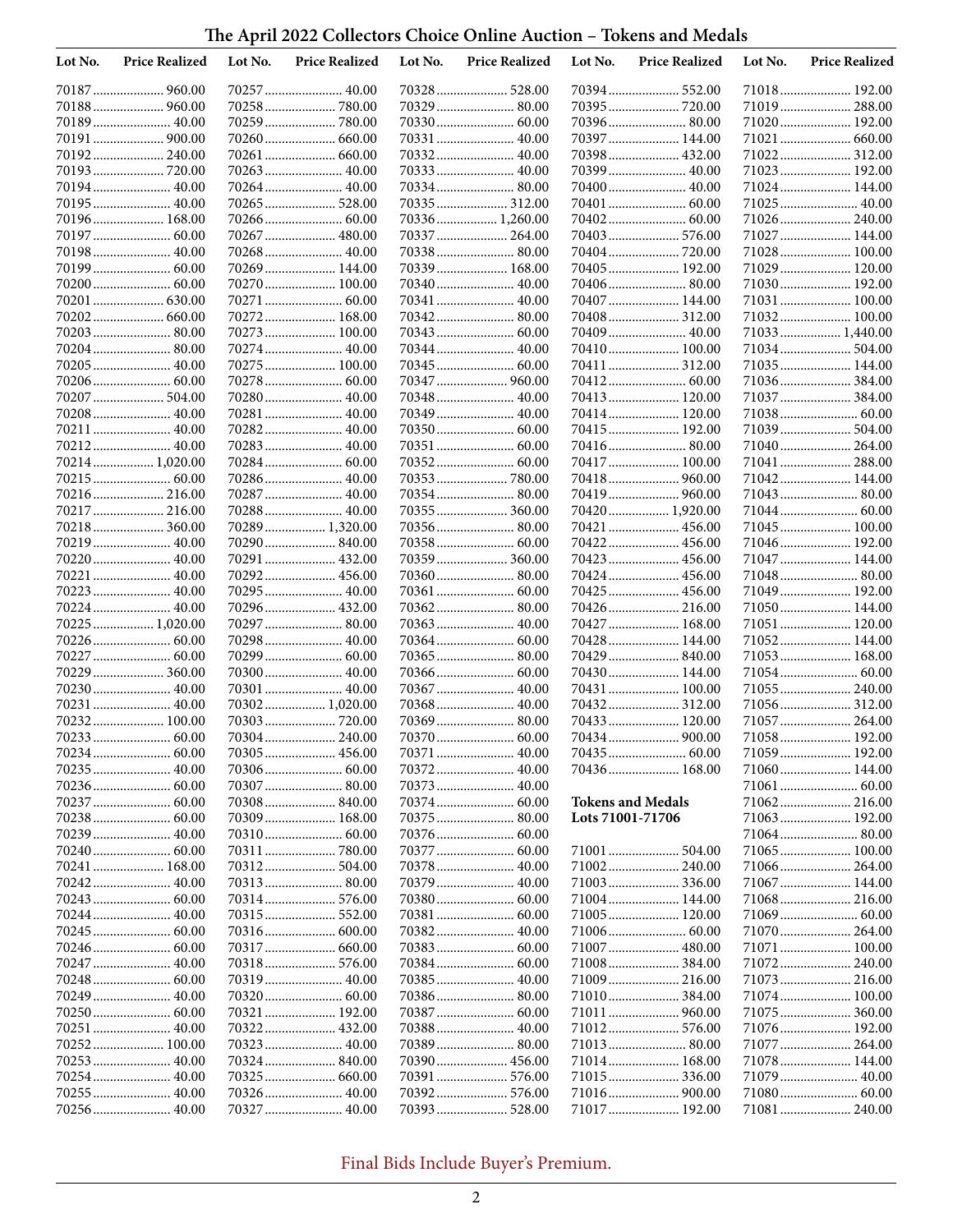**The April 2022 Collectors Choice Online Auction – Tokens and Medals**

| Lot No. | <b>Price Realized</b>         | Lot No. | <b>Price Realized</b>        | Lot No. | <b>Price Realized</b>          | Lot No. | <b>Price Realized</b>        | Lot No. | <b>Price Realized</b>         |
|---------|-------------------------------|---------|------------------------------|---------|--------------------------------|---------|------------------------------|---------|-------------------------------|
|         |                               |         |                              |         | 71214 144.00                   |         | 71279  100.00                |         | 71345  1,680.00               |
|         |                               |         | 71151 168.00                 |         | 71215 192.00                   |         | 71280 144.00                 |         | 71346 120.00                  |
|         | 71085 40.00                   |         |                              |         | 71216 216.00                   |         | 71281  80.00                 |         | 71347  168.00                 |
|         | 71086 264.00                  |         | 71153 240.00                 |         | 71217 192.00                   |         | 71282 100.00                 |         | 71348  80.00                  |
|         | 71087  216.00                 |         | 71154 100.00                 |         | 71218 40.00                    |         | 71283 336.00                 |         | 71349  216.00                 |
|         | 71088 100.00<br>71089  576.00 |         | 71155 168.00<br>71156 168.00 |         | 71219 240.00<br>71220 144.00   |         | 71284 100.00                 |         | 71350 240.00                  |
|         |                               |         |                              |         | 71221  216.00                  |         | 71285 168.00<br>71286 264.00 |         | 71351  528.00<br>71352 120.00 |
|         | 71091  60.00                  |         | 71158 144.00                 |         |                                |         | 71287 120.00                 |         | 71353 168.00                  |
|         |                               |         | 71159 168.00                 |         | 71223  100.00                  |         | 71288 192.00                 |         | 71354 40.00                   |
|         | 71093 100.00                  |         | 71160 312.00                 |         |                                |         | 71289 100.00                 |         | 71355  264.00                 |
|         | 71094 100.00                  |         | 71161 144.00                 |         | 71225  288.00                  |         | 71290 80.00                  |         | 71356 192.00                  |
|         | 71095  168.00                 |         | 71162 192.00                 |         | 71226 240.00                   |         | 71291  80.00                 |         | 71357  40.00                  |
|         | 71096 120.00                  |         | 71163 384.00                 |         | 71228 80.00                    |         | 71292 80.00                  |         | 71358 456.00                  |
|         | 71098 120.00                  |         | 71164 264.00                 |         | 71229  100.00                  |         | 71293 80.00                  |         | 71359 192.00                  |
|         | 71099 144.00                  |         | 71165 1,080.00               |         |                                |         | 71294 120.00                 |         | 71360 216.00                  |
|         |                               |         | 71166 168.00                 |         | 71231  216.00                  |         | 71295 100.00                 |         | 71361  144.00                 |
|         | 71101 80.00                   |         | 71167 144.00                 |         | 71232 336.00                   |         | 71296 100.00                 |         | 71362 192.00                  |
|         |                               |         | 71168 144.00                 |         | 71233 168.00                   |         | 71297  100.00                |         | 71363 100.00                  |
|         |                               |         | 71169 144.00<br>71170 192.00 |         | 71234 120.00<br>71235 40.00    |         | 71298 144.00<br>71299 100.00 |         | 71364 40.00<br>71365 120.00   |
|         |                               |         | 71171  408.00                |         | 71236 168.00                   |         | 71300 100.00                 |         |                               |
|         | 71106 80.00                   |         | 71172 216.00                 |         | 71237  216.00                  |         | 71301  100.00                |         | 71367  80.00                  |
|         |                               |         | 71173 100.00                 |         |                                |         | 71302384.00                  |         |                               |
|         | 71109 144.00                  |         | 71174 168.00                 |         | 71239  336.00                  |         | 71303 552.00                 |         |                               |
|         |                               |         | 71175 264.00                 |         | 71240 168.00                   |         | 71304  1,560.00              |         | 71370 40.00                   |
|         | 71111  504.00                 |         | 71176 192.00                 |         |                                |         | 71305  504.00                |         | 71371  40.00                  |
|         | 71112 216.00                  |         | 71177 144.00                 |         |                                |         | 71306 120.00                 |         | 71372 80.00                   |
|         | 71113 100.00                  |         | 71178 384.00                 |         | 71243  40.00                   |         | 71307 168.00                 |         | 71373 120.00                  |
|         | 71114 168.00                  |         | 71179 264.00                 |         | 71244  192.00                  |         | 71308 600.00                 |         | 71374 192.00                  |
|         | 71115 192.00                  |         |                              |         |                                |         | 71309 144.00                 |         | 71375  80.00                  |
|         |                               |         | 71181 168.00                 |         | 71246 168.00                   |         | 71310 264.00                 |         | 71376 144.00                  |
|         | 71117  60.00                  |         | 71182 168.00                 |         | 71247  80.00                   |         | 71311  80.00                 |         | 71377  168.00                 |
|         |                               |         | 71183 144.00<br>71184 120.00 |         | 71248 40.00                    |         | 71312 192.00<br>71313 408.00 |         | 71378 40.00<br>71379  80.00   |
|         | 71120 192.00                  |         | 71185 192.00                 |         | 71250 660.00                   |         | 71314 144.00                 |         | 71380 80.00                   |
|         | 71121  100.00                 |         |                              |         | 71251  240.00                  |         | 71315 100.00                 |         | 71381  80.00                  |
|         |                               |         | 71187 60.00                  |         |                                |         | 71316 100.00                 |         | 71382 120.00                  |
|         | 71123 144.00                  |         | 71188 240.00                 |         |                                |         | 71317 100.00                 |         | 71383 100.00                  |
|         | 71124  40.00                  |         | 71189 168.00                 |         | 71254 192.00                   |         |                              |         | 71384 40.00                   |
|         |                               |         | 71190 144.00                 |         | 71255  216.00                  |         |                              |         |                               |
|         |                               |         |                              |         |                                |         | 71320 144.00                 |         | 71386 100.00                  |
|         |                               |         | 71192 144.00                 |         | 71257  100.00                  |         |                              |         | 71387 100.00                  |
|         | 71128 40.00                   |         |                              |         | 71258 120.00                   |         | 71322 144.00                 |         |                               |
|         | 71129 120.00                  |         | 71194 80.00                  |         | 71259  40.00                   |         |                              |         | 71389 40.00                   |
|         |                               |         | 71195 240.00<br>71196 80.00  |         | 71260 144.00                   |         | 71325  720.00                |         | 71390 100.00                  |
|         |                               |         | 71197 144.00                 |         | 71261  120.00<br>71262  120.00 |         | 71327  1,920.00              |         | 71392 144.00                  |
|         | 71134 144.00                  |         | 71198 288.00                 |         |                                |         | 71328 40.00                  |         | 71393 100.00                  |
|         | 71135 100.00                  |         | 71199 144.00                 |         |                                |         | 71329  552.00                |         | 71395 40.00                   |
|         | 71136 120.00                  |         | 71200 456.00                 |         |                                |         | 71330 264.00                 |         | 71396 40.00                   |
|         |                               |         | 71201 264.00                 |         | 71266 100.00                   |         | 71331  192.00                |         | 71397  40.00                  |
|         | 71138 432.00                  |         | 71202 528.00                 |         | 71267  216.00                  |         |                              |         | 71398 40.00                   |
|         |                               |         |                              |         | 71268 192.00                   |         | 71333 120.00                 |         | 71399  144.00                 |
|         | 71140 1,140.00                |         | 71204 504.00                 |         | 71269 168.00                   |         | 71334 456.00                 |         | 71400 40.00                   |
|         | 71141  576.00                 |         | 71205 100.00                 |         |                                |         | 71335 120.00                 |         | 71401  120.00                 |
|         | 71142780.00                   |         | 71206 168.00                 |         | 71271  2,400.00                |         | 71336 168.00                 |         | 71402 40.00                   |
|         | 71143  288.00                 |         | 71207 120.00                 |         | 71272 504.00                   |         |                              |         | 71403 100.00                  |
|         | 71144 192.00                  |         |                              |         | 71273 100.00                   |         |                              |         |                               |
|         | 71146 168.00                  |         |                              |         | 71274  144.00                  |         |                              |         | 71405  40.00                  |
|         | 71147  1,020.00               |         |                              |         | 71276 336.00                   |         |                              |         |                               |
|         |                               |         | 71212 408.00                 |         | 71277  100.00                  |         | 71343  168.00                |         |                               |
|         | 71149  240.00                 |         |                              |         | 71278 168.00                   |         | 71344  264.00                |         | 71409  40.00                  |
|         |                               |         |                              |         |                                |         |                              |         |                               |

## Final Bids Include Buyer's Premium.